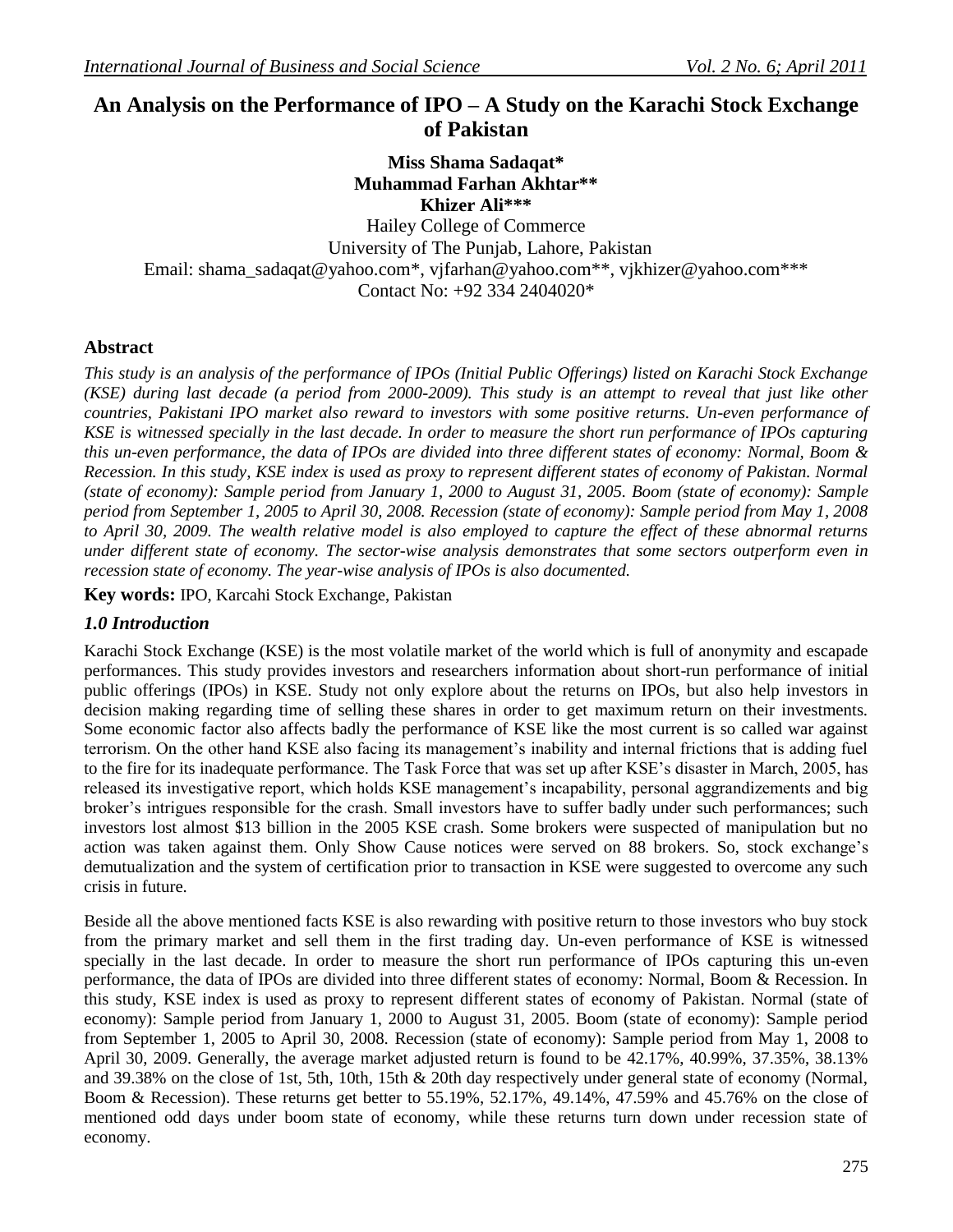The sector-wise analysis demonstrates that some sectors outperform even in recession state of economy. The yearwise analysis of IPOs is also documented. The results show that year 2008 show an excellent performance; that investors can earn 95.60%, 102.26%, 92.42% and 81.66% market adjusted return if they sell these stocks at the end of 1st, 5th, 10th, & 15th day respectively under boom state of economy.

The main objectives of the study are:

- 1. To measure the IPOs performance on first trading day and some odd days (5th, 10th, 15th & 20th) under different state of economy, Normal, Boom & Recession and to confirm that Whether, investors can earn positive return or not on the close of first trading day and some Subsequent odd days (5th, 10th, 15th & 20th) as documented in the earlier studies.
- 2. How these IPOs perform in different sectors on first trading day and some odd days (5th, 10th, 15th & 20th) and to find the right time for investors to sell these shares in order to get maximum return on the investment under different state of economy, Normal, Boom & Recession.
- 3. To measure overall performance of these IPOs on yearly basis, considering overall economic conditions that are reflected in KSE.

#### *2.0 Literature Review*

The objective of any initial public offering (IPO) is to achieve the highest value for the issuer while ensuring an optimistic start to secondary trading and strong long-term (aftermarket) performance. The problem of underpricing has been expansively researched and clearly indicates some loss of value to the issuer. However, under pricing can act as a positive signal and thereby corroborate secondary market trading and aftermarket performance. Rock (1986) provided a more general explanation of under-pricing in where under-pricing arises because of an informational asymmetry between a group of informed investors and a less informed issuing firm. The findings from Rock"s model reveal that uninformed investors face a 'winner's curse' since they have a greater chance of being allocated shares in undersubscribed issues than in oversubscribed issues. One implication of Rock's model is that the greater the uncertainty surrounding the post-issue value of IPO shares, the greater the advantage to becoming an informed investor and hence the greater the level of under-pricing required to attract uninformed investors into the market.

Ritter (1991) examined 1,526 IPO stocks and finds a negative 15.08 percent average cumulative matching firmadjusted return after 36 months. Comparing returns from firms of similar size and industry, the average IPO stock"s cumulative abnormal returns are negative 26 percent. Ritter argues that the result is consistent with investors being overoptimistic about potential growth firms. Ritter also argues that the use of equally weighted monthly returns implies an increasing investment in poorly performing firms is avoided using independent monthly rebalancing. Similarly, (Spiess.Affleck-Graves, 1995) examined 1,246 seasoned equity offerings during the period 1975-1989 in the same way of (Ritter, 1991), and found a negative abnormal return of 22 percent.

Mcguinness (1992) in his study of 80 Hong Kong IPOs examined them over the period 1980-90. Examination of the post-listing returns for the IPOs indicates that significant positive returns occur during the first day of trading and disappear thereafter. Analysis of the initial excess market returns on these issues reveal under-pricing of nearly 18 percent, on average, across the period of interest. He outlines and investigates a number of possible explanations for IPO under-pricing. The results reveal support for three explanations of IPO under-pricing.

Jelic, Saadouni and Briston (2001) studied the share price performance of Malaysian IPOs listed on the KLSE (Kuala Lumpur Stock Exchange) Main Board during the period 1980 – 1995. They report that the month 36, CAR (Cumulated Abnormal Return) is significantly positive at 24.83 percent; buy-and hold returns (BAHRs) adjusted for the KLSE index are also positive and statistically significant for month 36, at 21.98 percent and is consistent with CAR. They also find that their sample of 182 Malaysian IPO companies between 1980 and 1995 on average seems to insignificantly under-perform their matching companies after three years. The value-weighted mean BHARs for one, two, and three years are all negative but not statistically significant. This result is consistent with that obtained using the value weighted CAR measure, which produces a greater fall in returns, indicating that the performance of large IPO companies is inferior to that of small IPO companies. Wai-Yan, Yan-Leung and Ka-Kit (2004) examined the intraday patterns of IPOs in Hong Kong Stock market during the period 1995-1999. They also show that the Hong Kong market is efficient in adjusting for IPOs under-pricing. They conclude that there is no profit opportunity for day-traders who buy and sell shares of newly listed issues during the first trading day.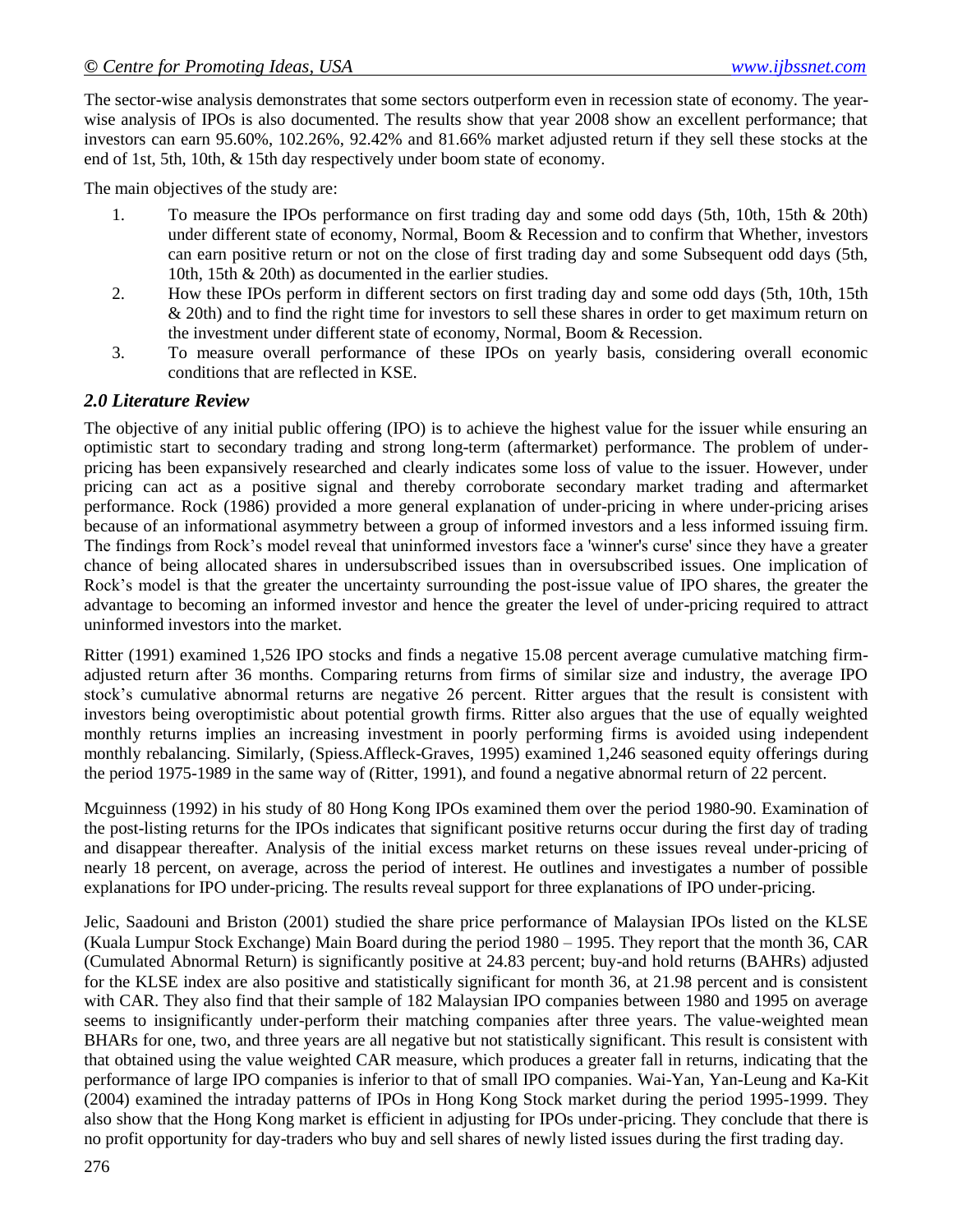Only those investors who purchase shares directly from IPOs can get profit. Alvarez (2005) in their paper portray two main things: First, they analyze the long-run performance of Spanish IPOs made during the 1987–1997 period, and they study the influence of under-pricing as a signaling mechanism in the post-listing performance of IPOs. Omran (2005) studied 53 Egyptian firms from 1994 to 1998 and shows that these firms yield statistically significant initial excess return. He finds mixed results in the aftermarket of those IPOs. In his several crosssectional regression models, the results indicate that ex-ante uncertainty and over-subscription are the only significant variables in determining the initial excess returns, while over a one year period, the abnormal returns are driven by ex-ante uncertainty and price earnings ratio. However, the aftermarket abnormal returns over three and five year periods are significantly affected by the initial excess returns, the price earnings ratio, and, to a lesser extent by oversubscription variable.

Sullivan and Unite (1999) showed first-day returns earned by investors purchasing the initial public offer of a Philippine company are consistent with what has been documented in other countries. They conclude that these returns would be attributed to the under-pricing of IPOs. Initial returns of 22.69 percent are greater than those documented for U.S. IPOs. This finding confirms the view that investors in smaller countries with a less developed capital market are subject to greater risks, which may arise due to the diverse operations (Akhtar, Ali, & Sadaqat, 2011). However, this under-pricing of Philippine IPOs is dramatically less severe than under-pricing documented for other emerging market countries and less than other Pacific-Rim countries. Possible reasons for these differences include: (1) Stage of market liberalization, (2) Development of the stock market, (3) Stock market regulations, (4) Information disclosure and accuracy, and (5) Specific firm characteristics.

The review of above studies in general suggests that under-pricing of IPOs securities exist for almost all the countries. The investors who invest in these IPOs securities earn positive abnormal returns on short term basis.

## *3.0 Methodology*

Methodology describes sample data of IPOs that fall under different state of economy and all essential variables that are used in determining the market adjusted short-run performance of IPOs at the end of 1st, 5th, 10th,15th and 20th trading days by using practical statistical methods. Total sample data consists of 73 IPOs covering 84% of the total number of 87 new IPOs listed on KSE from FY00-FY09. 60% of the observation fall under Normal state of economy, 32% of the observation falls under Boom state of economy and 6% of the observation fall under Recession state of economy of the total sample size. To be consistent with existing empirical literature, the methodology used by (Aggarwal, 1993) to measure the short-run performance for each IPO and for groups of IPOs, the same methodology is adopted for this study. As Stock market is one of the best indicator to represent an economy of any country. In this study KSE index is used as proxy to represent different state of economy (Normal, Boom & Recession) of Pakistan. Therefore to evaluate the short run performance of IPOs under different state of economy, sample is divided into three categories.

To measure the short-run performance (close of the 1st, 5th, 10th, 15th & 20th trading day) and to test the hypotheses of IPO market adjusted short run-performance (MASRP i d) for each firm using the KSE index as bench mark. The total return (Raw Return) R i d, for stock 'i' at the end of the dth trading day is calculated as:

$$
Ri, d = \frac{Pi, d - Pi, 0}{Pi, 0}
$$

Where, P i, d, is the price of stock 'i' at the close of the  $(d=1, 5, 10, 15 \& 20)$  trading day, P i,0 is the offer price. The return on the market index (bench mark) during the same time period is calculated as:

$$
R m, \overline{d} = \underline{I m, d - I m, 0}
$$
  

$$
\overline{I m, 0}
$$

Where, I m,d is the market index value at the close of  $d<sup>th</sup>$  trading and I m,0 is the market index value on the offer day of the appropriate stock, while R m,d is the d<sup>th</sup> day's equivalent market return. The market adjusted short run performance (MASRP i d) for each IPO on the  $d<sup>th</sup>$  day of trading is computed as:

$$
MASRP \; i \; d = 100 \; x \; \{ \; [\; (\; 1 + R \; i, d \; ) \; / \; (\; 1 + R \; m, d \; )] - 1 \; \}
$$

This market adjusted model measures the initial trading returns in excess market return form. Such measurement form commonly used in earlier studies of short-run performance of IPO by assuming the beta of the newly listed stock to be one for risk adjustment. After calculating the short-run performance, the null hypothesis that the cross sectional average short-run performance for sample of n new issues is tested at d<sup>th</sup> day under different state of economy.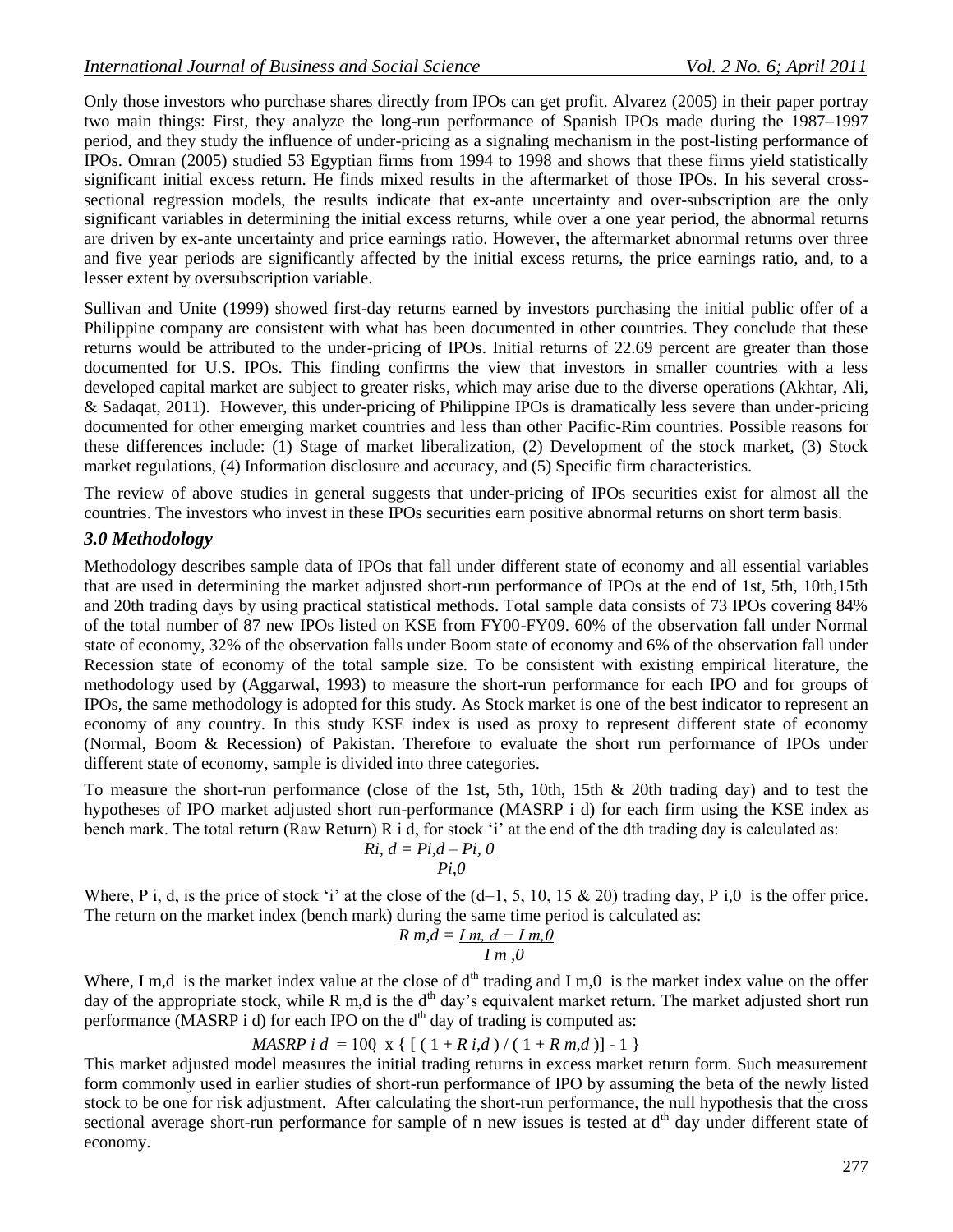#### **3.1 Hypothesis**

 $H_0$ *: The cross sectional short-run performance (return) at the end of*  $d^h$  *day is equal to zero.*  $H_1$ : The cross sectional short-run performance (return) at the end of  $d^{th}$  day is different from zero.

The sample mean of market adjusted short run performance turn for the d<sup>th</sup> trading day. MASRPd, may be viewed as a performance index which reflects the return, in excess of the market return, on investment divided equally among n new issues in a sample:

$$
\begin{array}{c}\n\text{n} \\
\text{MASKPd} = 1/\text{n} \Sigma \text{ MASRPi,d} \\
i = I\n\end{array}
$$

To test the hypothesis, that d MASRP equals zero, the associated t statistic is computed as:

$$
t = [MASRP\ d\ ] / [s/(n)1/2]
$$

Where, s is the cross sectional standard deviation of MASRPd for the sample of n firms. The performance measurement for a group IPOs is assessed by the following Wealth Relative Model:

$$
W d = \left[1 + 1/n \sum Ri, d\right] / \left[1 + 1/n \sum Rm, d\right]
$$
  
  $i = 1$ 

Where WRd is the Wealth Relative for the  $d<sup>th</sup>$  trading day and n is the total number of IPOs in the sample. A wealth relative higher than one implies that the IPOs outperform the market in that period. A wealth, relative lower than one indicates, under performance.

#### *4.0 Data Analysis*

This section provides an analysis of market adjusted short-run performance under different economic states applying different models in various odd days as discussed in methodology part. Secondly, sector-wise performance of IPOs under Normal, Boom & Recession period of economy is also included in this section. Finally, the analysis of these IPOs is discussed on yearly basis. In Table 1.1, some measures of central tendency, minimum, maximum and variability of different measure used in this study under different state of economy is presented covering the sample period of 2000 to 2009. Under normal state of economy, the average share price remains at around Rs.17.9, the offer price ranges from Rs.10.00 to Rs.80.00, while information about KSE index, which is used as bench mark.

**Table 1.1:** State of Economy (Normal)

| <b>Particulars</b>                              | Average | <b>Minimum</b> | <b>Maximum</b> | <b>Median</b> | <b>SD</b> |
|-------------------------------------------------|---------|----------------|----------------|---------------|-----------|
| Offer price                                     | 17.90   | 10.00          | 80.00          | 10.00         | 16.40     |
| Index at offer price                            | 4875.00 | 1174.00        | 8695.00        | 5360.00       | 2074.00   |
| $1st$ day raw return                            | 0.4303  | $-0.1450$      | 3.2400         | 0.1650        | 0.6681    |
| 1 <sup>st</sup> day market return               | 0.0489  | $-0.2186$      | 0.4473         | 0.0077        | 0.1282    |
| 1 <sup>st</sup> day market adjusted return      | 0.3675  | $-0.1719$      | 3.4586         | 0.1839        | 0.6252    |
| $5^{\text{th}}$<br>day raw return               | 0.4397  | $-0.2500$      | 3.1600         | 0.1865        | 0.6918    |
| $5th$ day market return                         | 0.0605  | $-0.2151$      | 0.5683         | 0.0156        | 0.1454    |
| 5 <sup>th</sup> day market adjusted return      | 0.3551  | $-0.2279$      | 3.1340         | 0.1807        | 0.6098    |
| $10th$ day raw return                           | 0.4144  | $-0.2111$      | 3.3150         | 0.1888        | 0.6791    |
| $10th$ day market return                        | 0.0796  | $-0.2116$      | 0.5511         | 0.0435        | 0.1527    |
| $\overline{10^{th}}$ day market adjusted return | 0.3138  | $-0.2433$      | 3.1313         | 0.1211        | 0.6108    |
| 15 <sup>th</sup> day raw return                 | 0.4372  | $-0.2300$      | 3.8400         | 0.1550        | 0.7467    |
| 15 <sup>th</sup> day market return              | 0.0917  | $-0.2285$      | 0.3944         | 0.0524        | 0.1578    |
| 15 <sup>th</sup> day market adjusted return     | 0.3214  | $-0.2965$      | 3.6298         | 0.0885        | 0.6723    |
| $20th$ day raw return                           | 0.4865  | $-0.2111$      | 5.1600         | 0.2000        | 0.9203    |
| $20th$ day market return                        | 0.1138  | $-0.2553$      | 0.4711         | 0.0639        | 0.1813    |
| $20th$ day market adjusted return               | 0.3447  | $-0.3175$      | 4.7791         | 0.1166        | 0.8211    |

The KSE ranges from 1,174 points to 8,695 with an average of 4,875 points. The stock return on average remains 43%, while it ranges from -14.5% to 324% with standard deviation of 66.81% in first trading day. The average market return during the sample period under normal state of economy was found to be 4.89% with a standard deviation of 12.82%. The mean market adjusted first day return remains 36.75%, ranges from 17.19% to 346%.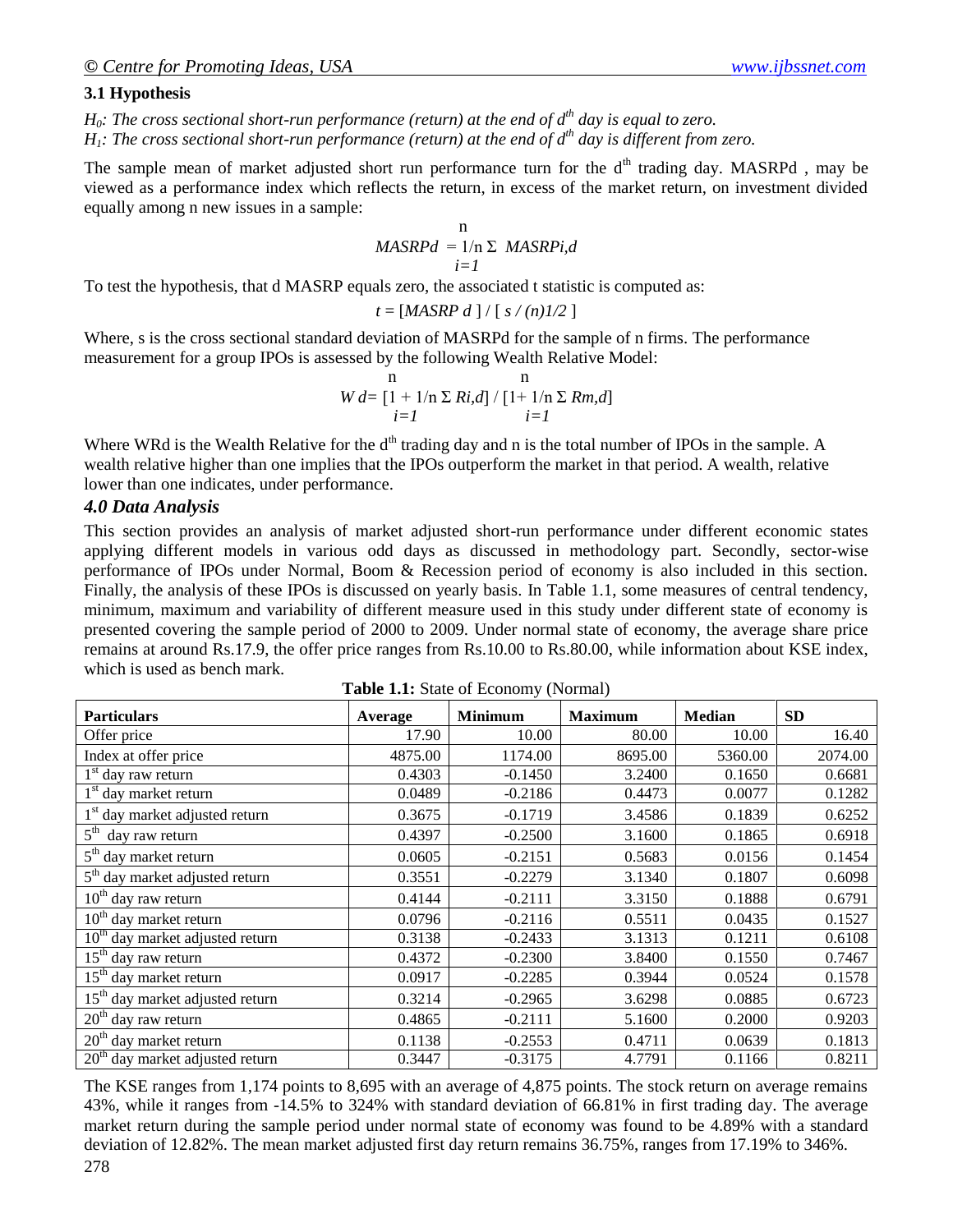Similarly the detail can be seen in Table 1.1 for 5th, 10th, 15th and 20th days returns. Under boom state of economy, the average offer price improves from Rs.-17.90 to Rs.26.80. The average index on offer price remains at 11,389 points with a maximum of 15,056 points. The Average market adjusted returns also goes up to greater than 45% in a mentioned day of the sample period, shown in the Table 1.2.

| <b>Particulars</b>                             | Average | <b>Minimum</b> | <b>Maximum</b> | <b>Median</b> | <b>SD</b> |
|------------------------------------------------|---------|----------------|----------------|---------------|-----------|
| Offer price                                    | 26.80   | 10.00          | 235.00         | 10.00         | 49.20     |
| Index at offer price                           | 11398   | 7512           | 15056          | 10947         | 2265      |
| $1st$ day raw return                           | 0.6268  | $-0.2240$      | 3.2200         | 0.2867        | 0.8394    |
| 1 <sup>st</sup> day market return              | 0.0583  | $-0.0564$      | 0.1680         | 0.0732        | 0.0673    |
| 1 <sup>st</sup> day market adjusted return     | 0.5519  | $-0.2956$      | 3.1635         | 0.2522        | 0.8323    |
| $5^{\text{th}}$<br>day raw return              | 0.6259  | $-0.2200$      | 3.1700         | 0.2610        | 0.8455    |
| $5th$ day market return                        | 0.0718  | $-0.0608$      | 0.1994         | 0.0781        | 0.0685    |
| $\overline{5^{th}}$ day market adjusted return | 0.5271  | $-0.1878$      | 2.7923         | 0.2334        | 0.8074    |
| $10th$ day raw return                          | 0.6006  | $-0.4000$      | 3.1450         | 0.3000        | 0.8368    |
| $10th$ day market return                       | 0.0788  | $-0.0895$      | 0.2050         | 0.0801        | 0.0667    |
| $10th$ day market adjusted return              | 0.4914  | $-0.4285$      | 2.7198         | 0.2577        | 0.7933    |
| $15th$ day raw return                          | 0.5827  | $-0.3600$      | 2.7850         | 0.2230        | 0.7905    |
| 15 <sup>th</sup> day market return             | 0.0819  | $-0.0785$      | 0.2082         | 0.1042        | 0.0739    |
| $15th$ day market adjusted return              | 0.4759  | $-0.4161$      | 2.4058         | 0.1000        | 0.7571    |
| $20th$ day raw return                          | 0.5493  | $-0.3720$      | 2.6200         | 0.2429        | 0.8247    |
| $20th$ day market return                       | 0.0732  | $-0.0914$      | 0.1886         | 0.0985        | 0.0764    |
| $20th$ day market adjusted return              | 0.4576  | $-0.4233$      | 2.5628         | 0.1707        | 0.8035    |

Similarly, under recession state of economy the average offer price remains at Rs.27.58, while average index goes down to 10,867 points with minimum of 7,217 points as displayed in Table 1.3. The Average raw return and market adjusted returns also goes down in mentioned odd days.

| <b>Particulars</b>                          | Average | <b>Minimum</b> | <b>Maximum</b> | <b>Median</b> | <b>SD</b> |
|---------------------------------------------|---------|----------------|----------------|---------------|-----------|
| Offer price                                 | 21.50   | 10.00          | 235.00         | 10.00         | 31.04     |
| Index at offer price                        | 7408    | 1174           | 15056          | 7217          | 3787      |
| $1st$ day raw return                        | 0.4661  | $-0.224$       | 3.24           | 0.19          | 0.712     |
| 1 <sup>st</sup> day market return           | 0.0351  | $-0.2538$      | 0.4473         | 0.0136        | 0.122     |
| 1 <sup>st</sup> day market adjusted return  | 0.4217  | $-0.2956$      | 3.4586         | 0.2149        | 0.679     |
| $\overline{5}^{\text{th}}$ day raw return   | 0.4732  | $-0.324$       | 3.17           | 0.258         | 0.73      |
| $5th$ day market return                     | 0.0458  | $-0.2477$      | 0.5683         | 0.0281        | 0.136     |
| $5th$ day market adjusted return            | 0.4099  | $-0.2279$      | 3.134          | 0.2103        | 0.668     |
| $10th$ day raw return                       | 0.4513  | $-0.42$        | 3.315          | 0.27          | 0.725     |
| $10th$ day market return                    | 0.0608  | $-0.222$       | 0.5511         | 0.0499        | 0.14      |
| $10th$ day market adjusted return           | 0.3735  | $-0.4285$      | 3.1313         | 0.1805        | 0.673     |
| $15th$ day raw return                       | 0.4626  | $-0.4791$      | 3.84           | 0.2036        | 0.753     |
| $15th$ day market return                    | 0.0663  | $-0.2558$      | 0.3944         | 0.0558        | 0.15      |
| 15 <sup>th</sup> day market adjusted return | 0.3813  | $-0.4161$      | 3.6298         | 0.0894        | 0.709     |
| $20th$ day raw return                       | 0.4874  | $-0.4791$      | 5.16           | 0.2           | 0.873     |
| 20 <sup>th</sup> day market return          | 0.0779  | $-0.2553$      | 0.4711         | 0.0646        | 0.166     |
| $20th$ day market adjusted return           | 0.3938  | $-0.4233$      | 4.7791         | 0.1168        | 0.818     |

**Table 1.3:** State of Economy (Recession)

Generally, considering the three state of economy, the average offer price remains at around Rs. 21.50; it ranges from Rs.10.00 to Rs.235.00, while KSE index ranges from 1,174 points to 15,056 points with an average of 7,408 points during the sample period of 2000 to 2009. The stock return on average remains at 46.61%, while it ranges from -22.40% to 324% with standard deviation of 71.20% in first trading day. The average market return is found to be 3.51% with a standard deviation of 12.20%. The mean market adjusted first day return remains to 42.17% and it ranges from -29.56% to 346%. Similarly the average, minimum, maximum and standard deviation for the 5th , 10th , 15th and 20th days returns (raw return, market return & market adjusted return) are presented in Table 1.4.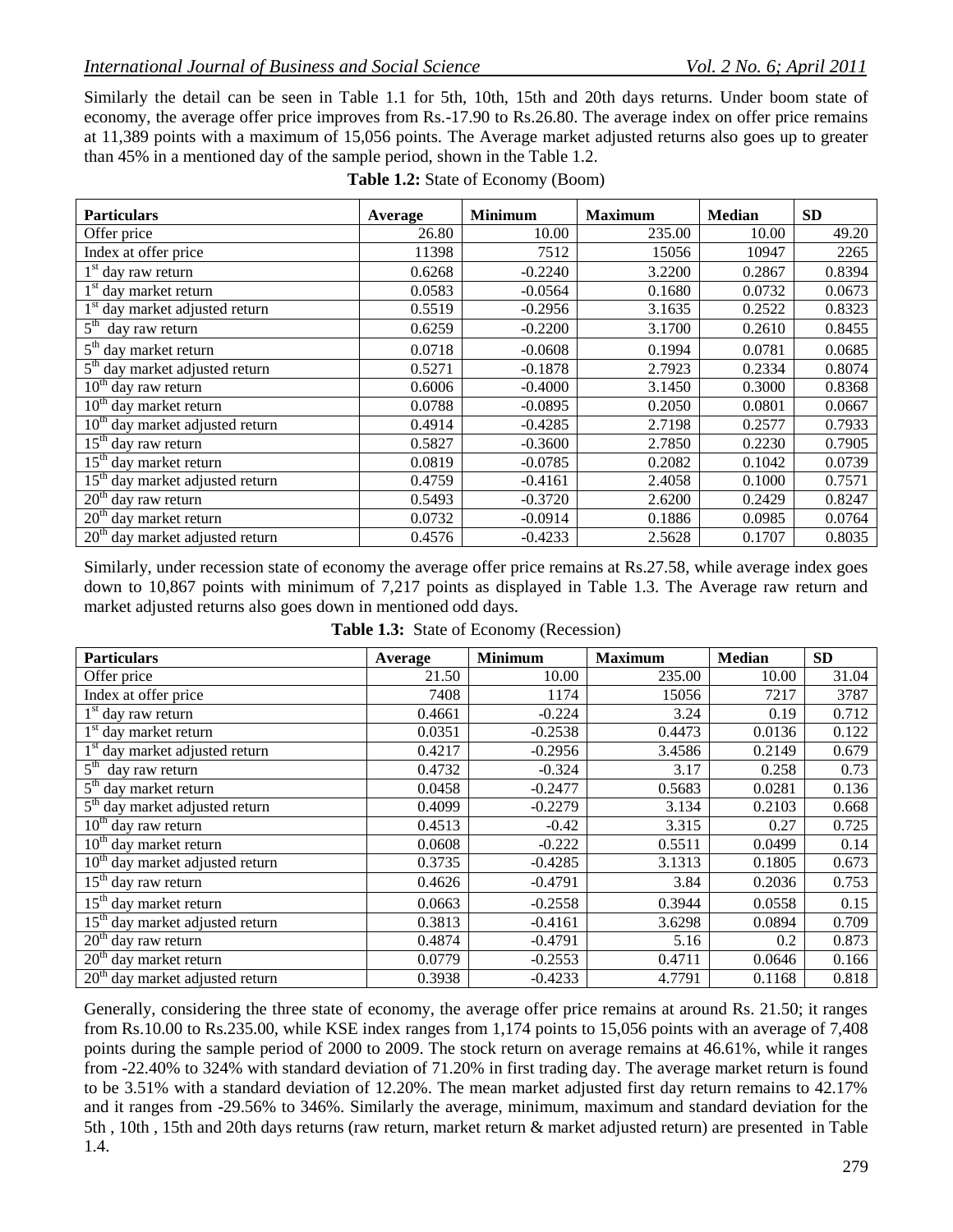| <b>Particulars</b>                         | Average | <b>Minimum</b> | <b>Maximum</b> | <b>Median</b> | <b>SD</b> |
|--------------------------------------------|---------|----------------|----------------|---------------|-----------|
| Offer price                                | 21.50   | 10.00          | 235.00         | 10.00         | 31.04     |
| Index at offer price                       | 7408    | 1174           | 15056          | 7217          | 3787      |
| $1st$ day raw return                       | 0.4661  | $-0.224$       | 3.24           | 0.19          | 0.712     |
| 1 <sup>st</sup> day market return          | 0.0351  | $-0.2538$      | 0.4473         | 0.0136        | 0.122     |
| 1 <sup>st</sup> day market adjusted return | 0.4217  | $-0.2956$      | 3.4586         | 0.2149        | 0.679     |
| $5^{\text{th}}$<br>day raw return          | 0.4732  | $-0.324$       | 3.17           | 0.258         | 0.73      |
| $5th$ day market return                    | 0.0458  | $-0.2477$      | 0.5683         | 0.0281        | 0.136     |
| $5th$ day market adjusted return           | 0.4099  | $-0.2279$      | 3.134          | 0.2103        | 0.668     |
| $10th$ day raw return                      | 0.4513  | $-0.42$        | 3.315          | 0.27          | 0.725     |
| $10th$ day market return                   | 0.0608  | $-0.222$       | 0.5511         | 0.0499        | 0.14      |
| $10th$ day market adjusted return          | 0.3735  | $-0.4285$      | 3.1313         | 0.1805        | 0.673     |
| $15th$ day raw return                      | 0.4626  | $-0.4791$      | 3.84           | 0.2036        | 0.753     |
| $15th$ day market return                   | 0.0663  | $-0.2558$      | 0.3944         | 0.0558        | 0.15      |
| $15th$ day market adjusted return          | 0.3813  | $-0.4161$      | 3.6298         | 0.0894        | 0.709     |
| $20th$ day raw return                      | 0.4874  | $-0.4791$      | 5.16           | 0.2           | 0.873     |
| $20th$ day market return                   | 0.0779  | $-0.2553$      | 0.4711         | 0.0646        | 0.166     |
| $20th$ day market adjusted return          | 0.3938  | $-0.4233$      | 4.7791         | 0.1168        | 0.818     |

#### **Table 1.4:** State of Economy (General)

Market adjusted short-run performance under Normal, Boom & Recession; Normal State of Economy; When country"s economy was normal, it provided investors with positive initial excess abnormal return of 36.75% at the end of first trading day with an associated t-statistic of 3.8986, which is highly significant different from zero at the 1% level. Similarly, investors can earn market adjusted initial return on close of  $5^{th}$ ,  $10^{th}$ ,  $15^{th}$  &  $20^{th}$  day with associated t-statistics that are also highly significantly different from zero at the 1% level as displayed in the Table 2.

| <b>Trading Days</b> | No.<br>of<br><b>IPOs</b> | <b>Market adjusted Short-run Returns</b> | SD(%) | t-statistics | Sig. (two tailed) |
|---------------------|--------------------------|------------------------------------------|-------|--------------|-------------------|
|                     |                          | <b>State of Economy: Normal</b>          |       |              |                   |
| 1 <sup>st</sup>     | 44                       | 36.75*                                   | 62.52 | 3.8986       | 0.00033           |
| $5^{\text{th}}$     | 44                       | $35.51*$                                 | 60.98 | 3.8632       | 0.00037           |
| $10^{\text{th}}$    | 44                       | 31.38*                                   | 61.08 | 3.4074       | 0.00143           |
| $15^{\text{th}}$    | 44                       | 32.14*                                   | 67.23 | 3.1709       | 0.0028            |
| $20^{\text{th}}$    | 44                       | 34.47*                                   | 82.11 | 2.7844       | 0.00794           |
|                     |                          | <b>State of Economy: Boom</b>            |       |              |                   |
| 1 <sup>st</sup>     | 23                       | 55.19*                                   | 83.23 | 3.1803       | 0.00433           |
| $5^{\text{th}}$     | 23                       | $52.71*$                                 | 80.74 | 3.1311       | 0.00486           |
| $10^{\text{th}}$    | 23                       | 49.14*                                   | 79.33 | 2.9706       | 0.00706           |
| $15^{\text{th}}$    | 23                       | 47.59*                                   | 75.71 | 3.0148       | 0.00637           |
| $20^{\text{th}}$    | 23                       | 45.76*                                   | 80.35 | 2.7311       | 0.0122            |
|                     |                          | <b>State of Economy: Recession</b>       |       |              |                   |
| 1 <sup>st</sup>     | 6                        | $32.00**$                                | 32.7  | 2.3976       | 0.06180           |
| $5^{\text{th}}$     | 6                        | 36.22                                    | 51.34 | 1.728        | 0.14456           |
| $10^{\text{th}}$    | 6                        | 35.92                                    | 66.73 | 1.3186       | 0.24446           |
| $15^{\text{th}}$    | 6                        | 45.75                                    | 86.96 | 1.2887       | 0.25391           |
| 20 <sup>th</sup>    | 6                        | 50.93                                    | 97.09 | 1.2849       | 0.25512           |
|                     |                          | <b>State of Economy: General (Avg.)</b>  |       |              |                   |
| 1 <sup>st</sup>     | 73                       | 42.17*                                   | 67.87 | 5.3086       | 0.00000           |
| $5^{\text{th}}$     | 73                       | $40.99*$                                 | 66.78 | 5.2443       | 0.00000           |
| $10^{\text{th}}$    | 73                       | 37.35*                                   | 67.28 | 4.7426       | 0.00001           |
| $15^{\text{th}}$    | 73                       | 38.13*                                   | 70.93 | 4.5925       | 0.00002           |
| 20 <sup>th</sup>    | 73                       | 39.38*                                   | 81.81 | 4.1125       | 0.00010           |

\*significant at 1%, \*\*significant at 10%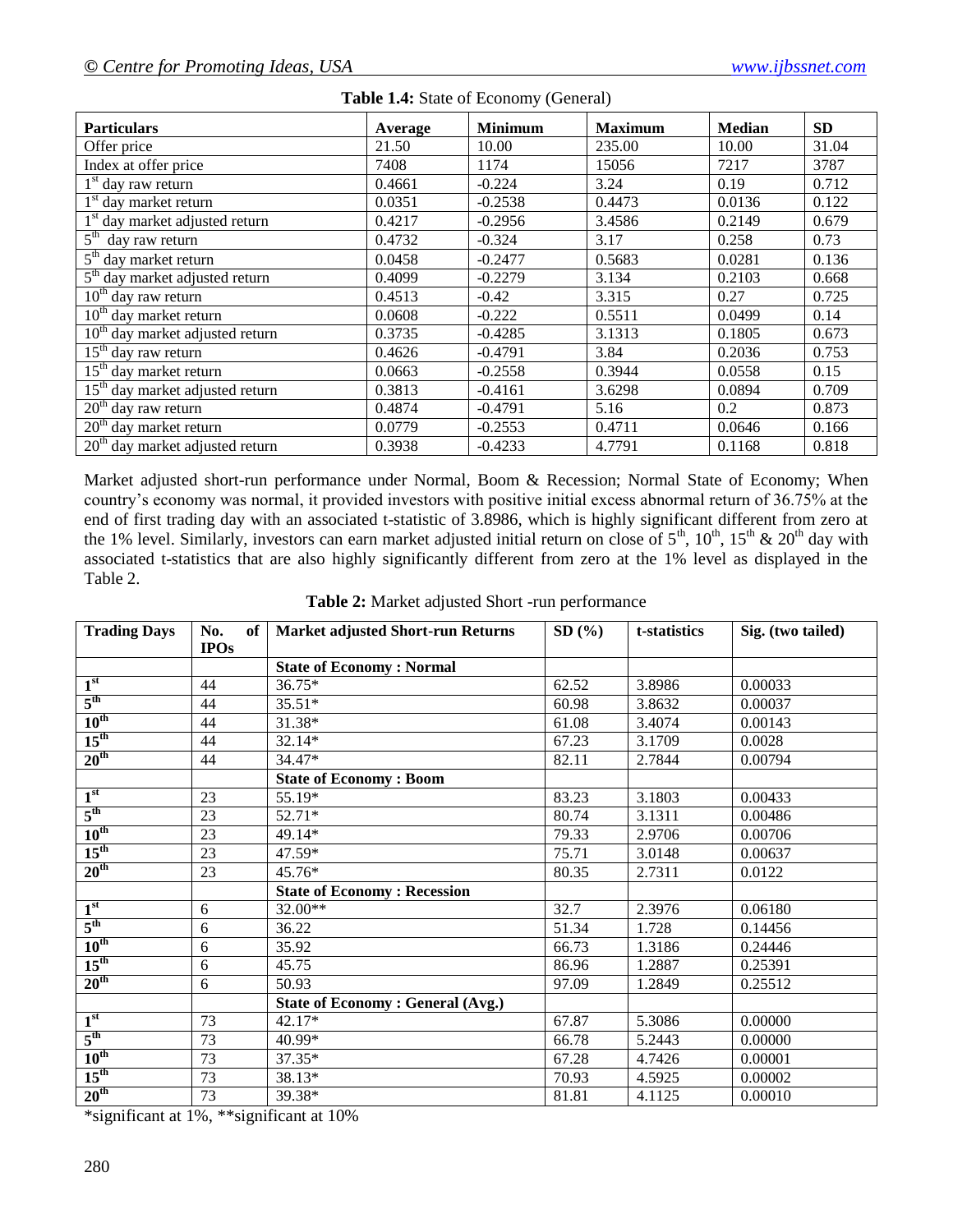If investor wants to hold these securities for short time period, and sell them in different days within a month, their returns are slightly declined except in the 20th day as shown in the following Graph



These findings disprove the null hypothesis. Based on these findings, it could be said with a confidence level of 99% that if investors purchase shares in the new issues in normal state of economy, at offer price, they would make an average profit of 36.75% by selling them at the close of first day while their profit decline slightly if they sell them any other day in a period of first month. These findings confirm the positive abnormal returns on shortrun basis in Country as compared with other countries. The results of Wealth Relative model are also consistent with the market adjusted model on short-run basis as shown in the Table 3 above, describing that Pakistani IPOs give positive abnormal return to investors in short-run.

| <b>Trading Days</b> | No.<br>of <sub>1</sub> | <b>Raw Return</b>                          | <b>Market Return</b> | Wealth<br><b>Relative</b> |
|---------------------|------------------------|--------------------------------------------|----------------------|---------------------------|
|                     | <b>IPOs</b>            |                                            |                      | Return                    |
|                     |                        | <b>State of Economy: Normal</b>            |                      |                           |
| 1 <sup>st</sup>     | 44                     | 0.4303                                     | 0.0489               | 1.36                      |
| $5^{\text{th}}$     | 44                     | 0.4397                                     | 0.0605               | 1.36                      |
| $10^{\text{th}}$    | 44                     | 0.4144                                     | 0.0796               | 1.31                      |
| $15^{\text{th}}$    | 44                     | 0.4372                                     | 0.0917               | 1.32                      |
| 20 <sup>th</sup>    | 44                     | 0.4865                                     | 0.1138               | 1.33                      |
|                     |                        | <b>State of Economy: Boom</b>              |                      |                           |
| 1 <sup>st</sup>     | 23                     | 0.6268                                     | 0.0583               | 1.54                      |
| $5^{\text{th}}$     | 23                     | 0.6259                                     | 0.0718               | 1.52                      |
| $10^{\text{th}}$    | 23                     | 0.6006                                     | 0.0788               | 1.48                      |
| $15^{\text{th}}$    | 23                     | 0.5827                                     | 0.0819               | 1.46                      |
| $20^{\text{th}}$    | 23                     | 0.5493                                     | 0.0732               | 1.44                      |
|                     |                        | <b>State of Economy: Recession</b>         |                      |                           |
| 1 <sup>st</sup>     | 6                      | 0.1124                                     | (0.1546)             | 1.32                      |
| $5^{\text{th}}$     | 6                      | 0.1334                                     | (0.1614)             | 1.35                      |
| $10^{\text{th}}$    | $\boldsymbol{6}$       | 0.1419                                     | (0.1461)             | 1.35                      |
| $15^{\text{th}}$    | $6\,$                  | 0.1880                                     | (0.1805)             | 1.45                      |
| 20 <sup>th</sup>    | 6                      | 0.2574                                     | (0.1672)             | 1.51                      |
|                     |                        | <b>State of Economy:</b><br>General (Avg.) |                      |                           |
| 1 <sup>st</sup>     | 73                     | 0.4661                                     | 0.0351               | 1.42                      |
| $5^{\text{th}}$     | 73                     | 0.4732                                     | 0.0458               | 1.41                      |
| $10^{\text{th}}$    | 73                     | 0.4513                                     | 0.0608               | 1.37                      |
| $15^{\text{th}}$    | 73                     | 0.4626                                     | 0.0663               | 1.37                      |
| 20 <sup>th</sup>    | 73                     | 0.4874                                     | 0.0779               | 1.38                      |

|  |  |  |  |  | <b>Table 3:</b> Wealth relative return on short-run basis |  |
|--|--|--|--|--|-----------------------------------------------------------|--|
|--|--|--|--|--|-----------------------------------------------------------|--|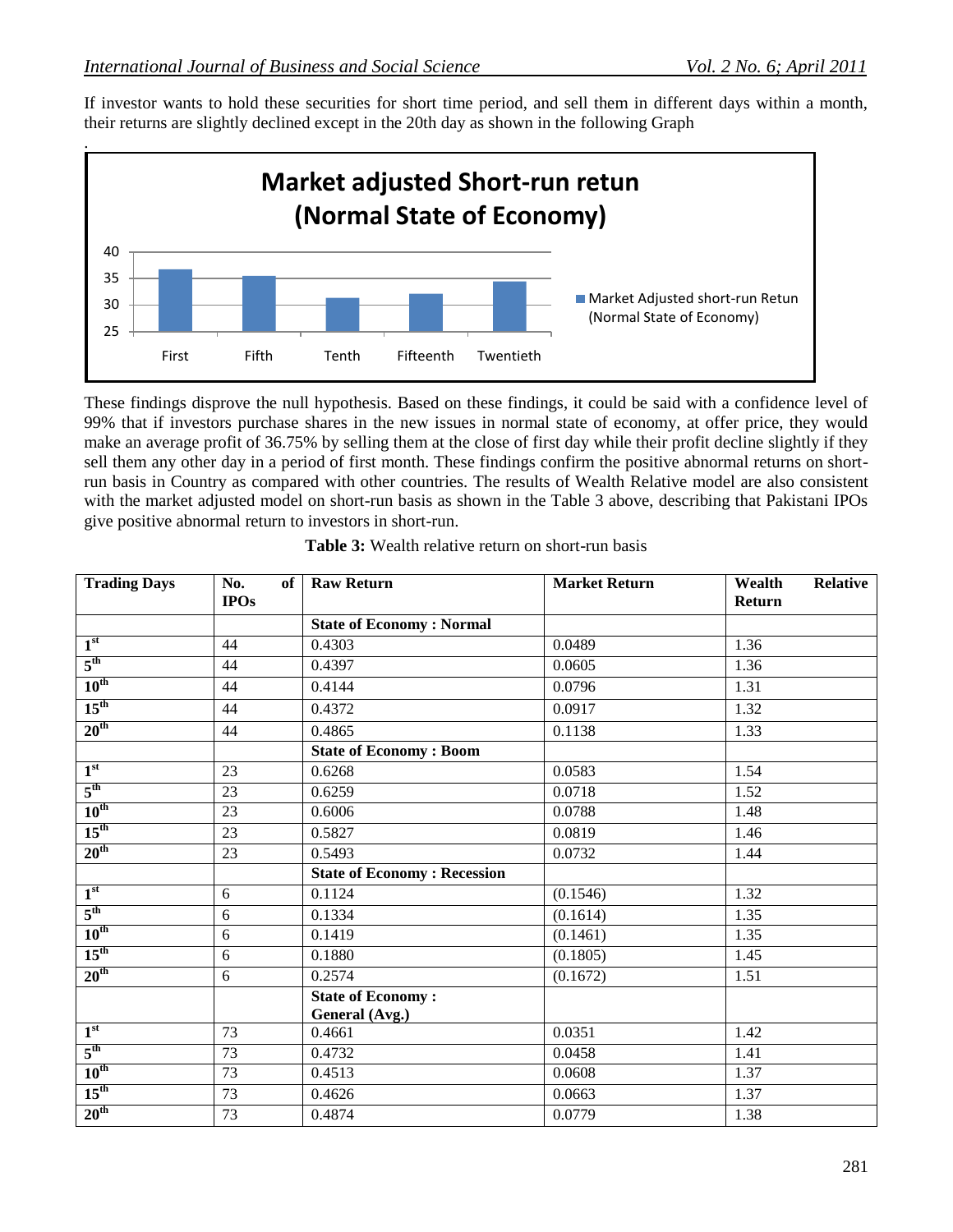Boom State of Economy: When country"s economy was at boom, it provide investors with tremendous positive initial excess abnormal return of 55.19% at the end of first trading day with an associated t-statistic of 3.1803, which is highly significant different from zero at the 1% level. Similarly, investors can earn market adjusted initial return on the close of 5th, 10th, 15th & 20th day with an associated t-statistics that are also highly significantly different from zero at the 1% level as displayed in the Table 2. If investor want to hold these securities for short time period, and sell them in different days within a month, their returns are slightly goes down. Similarly the results of wealth relative model are also improved, when country"s economy was performing well as shown in the Table 3, describing that Pakistani IPOs give tremendous positive abnormal return to investors in short-run.Recession State of Economy: At the time of economic recession, even then investors were provided with positive initial excess return of 32.00% at the end of first trading day with an associated t-statistic of 2.3969, which is significantly different from zero at the 10%.

On the other hand if investors want to hold these securities for short time period of one month and do not sell them in the first trading day, their returns are not proved to be significant. Therefore Pakistani IPO market does not reward the investors if they fail to sell them in first trading day, when economy was in recession. The results of wealth relative model are also telling the same story. General State of Economy: The results show that in general state of country"s economy, investors can earn positive initial excess abnormal return of 42.17% at the end of first trading day with an associated t-statistic of 5.3086, which is highly significant different from zero at the 1%. This return is higher as documented in early study as regarding Pakistani IPO market that was 35.66. One reason for higher return may be the increase in number of IPOs from 50 to 73. The second reason might be that after 2006, KSE performance was remarkable, and KSE index cross the barrier of 15,000 index in 2008. Similarly, investors can earn significant positive market adjusted return on the close of 5th, 10th, 15th & 20th day. If investor want to hold these securities for short time period, and sell them in different days within a month, their returns slightly goes down except in the  $15<sup>th</sup>$  and  $20<sup>th</sup>$  day as shown in Graph.



These findings also disprove the null hypothesis. Based on these findings, it could be said with a confidence level of 99% that if investors purchased shares in the new issues in general state of economy, at offer price, they would make an average profit greater than of 37.35% by selling them at the close of any odd day. Sector-wise & Yearwise Market Adjusted Short-run Performance of IPOs under Different state of Economy: The results, in Table 4.1 indicate some sector-wise analysis of KSE under different state of economy in various odd days. Specifically, under normal state of economy investors can earn positive return in all sectors except Investment banks, Mudarabas, Refinery, Textile spinning, Textile weaving and Textile composite, if they sell these stocks in any odd day. The average market adjusted initial returns of some sectors particularly in the sectors Oil & Gas Exploration & Oil & Gas Marketing, Commercial Banks, Power Generation & Distribution, Chemical and Miscellaneous are found to be greater than 52%.

Under boom state of economy the sector-wise performance of these IPOs were excellent in mentioned odd days except closed end mutual funds, Textile Spinning and Technology and communication. The average market adjusted abnormal returns of some sectors particularly in the sectors Commercial Banks, hemical and Engineering were greater than 95%. In recession state of economy sector-wise market adjusted returns declined but were positive.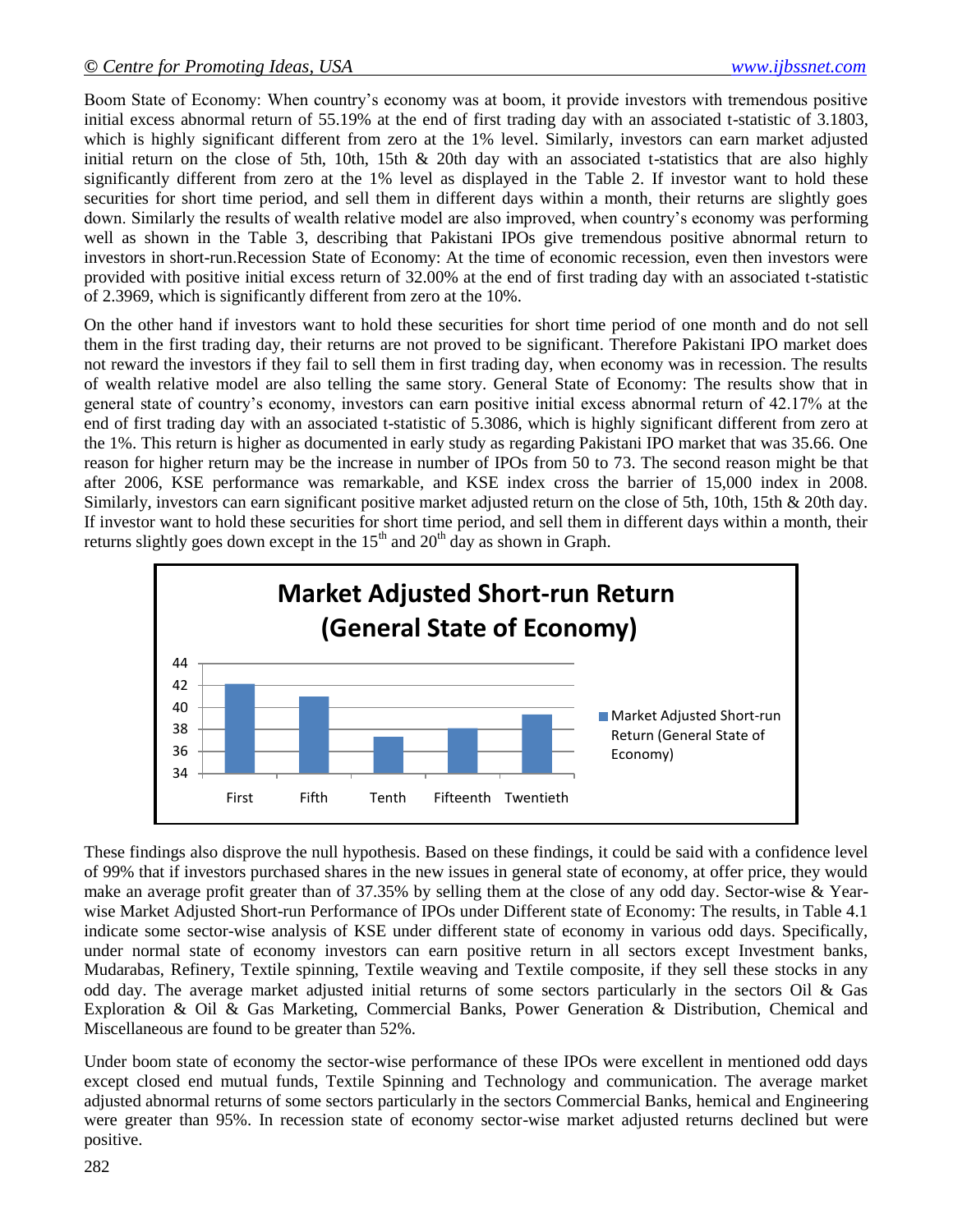| <b>Sector</b>                              | No.<br>of<br><b>IPOs</b> | First   | Fifth   | <b>Tenth</b> | <b>Fifteenth</b> | <b>Twentieth</b> |
|--------------------------------------------|--------------------------|---------|---------|--------------|------------------|------------------|
| <b>Normal state of Economy</b>             |                          |         |         |              |                  |                  |
| <b>Automobile Assembler</b>                | 1                        | 27.33   | 21.03   | 7.81         | 2.38             | 13.46            |
| <b>Cement</b>                              | $\overline{2}$           | 13.01   | 27.95   | 23.24        | 23.29            | 19.42            |
| <b>Chemical</b>                            | $\mathbf{1}$             | 51.59   | 85.97   | 90.91        | 91.74            | 81.51            |
| Closed & Mutual funds                      | 8                        | 23.97   | 24.17   | 24.15        | 22.54            | 19.59            |
| <b>Commercial Banks</b>                    | 6                        | 90.65   | 85.79   | 78.02        | 96.69            | 112.85           |
| <b>Investment Banks</b>                    | 6                        | 2.55    | (2.08)  | (6.75)       | (9.46)           | (11.73)          |
| Misc.                                      | $\mathbf{1}$             | 100.34  | 127.98  | 142.77       | 123.13           | 103.30           |
| <b>Modarbas</b>                            | $\overline{2}$           | (4.11)  | (7.58)  | (9.41)       | (11.26)          | (5.52)           |
| Oil & Gas Exploration                      | $\overline{2}$           | 74.13   | 77.98   | 83.14        | 77.57            | 76.51            |
| Oil & Gas Marketing                        | $\mathbf{1}$             | 156.16  | 128.56  | 86.49        | 77.95            | 87.06            |
| <b>Power Generation &amp; Distribution</b> | $\mathbf{1}$             | 92.05   | 89.51   | 89.22        | 70.61            | 53.61            |
| <b>Refinery</b>                            | $\mathbf{1}$             | (12.28) | (12.93) | (17.64)      | (22.96)          | (20.12)          |
| <b>Technology &amp; Communication</b>      | $\overline{7}$           | 26.19   | 26.79   | 23.63        | 29.20            | 32.32            |
| <b>Textile Composite</b>                   | $\mathbf{1}$             | (8.39)  | (17.10) | (24.33)      | (26.07)          | (20.12)          |
| <b>Textile spinning</b>                    | $\mathbf{1}$             | 5.09    | (7.60)  | (11.17)      | (12.52)          | (15.78)          |
| <b>Textile Weaving</b>                     | $\mathbf{1}$             | 1.85    | (21.86) | (10.68)      | (13.79)          | (12.20)          |
| <b>Transport</b>                           | $\overline{2}$           | 51.39   | 44.61   | 23.50        | 18.21            | 40.45            |
|                                            | 44                       | 36.75   | 35.51   | 31.38        | 32.14            | 34.47            |
| <b>Boom state of Economy</b>               |                          |         |         |              |                  |                  |
| <b>Cement</b>                              | $\overline{2}$           | 23.36   | 12.80   | 6.41         | 7.89             | 7.38             |
| <b>Chemical</b>                            | $\mathbf{1}$             | 316.35  | 247.95  | 227.17       | 191.76           | 182.86           |
| <b>Closed &amp; Mutual funds</b>           | 5                        | (5.87)  | (12.14) | (5.68)       | (5.18)           | (9.25)           |
| <b>Commercial Banks</b>                    | $\overline{\mathbf{4}}$  | 69.27   | 59.04   | 39.28        | 36.02            | 27.69            |
| <b>Engineering</b>                         | 1                        | 152.75  | 136.43  | 179.52       | 184.57           | 256.28           |
| <b>Investment Banks</b>                    | $\overline{\mathbf{4}}$  | 95.39   | 116.36  | 111.75       | 114.11           | 108.13           |
| Misc.                                      | $\overline{2}$           | 73.29   | 70.11   | 55.67        | 51.61            | 41.05            |
| <b>Modarbas</b>                            | $\mathbf{1}$             | 15.65   | 33.14   | 30.68        | 5.02             | 17.90            |
| <b>Technology &amp; Communication</b>      | $\mathbf{1}$             | (8.35)  | (10.86) | (21.59)      | (19.85)          | (18.71)          |
| <b>Textile spinning</b>                    | $\overline{2}$           | (14.74) | (0.49)  | 7.27         | 19.76            | 10.08            |
|                                            | 23                       | 55.19   | 52.71   | 49.14        | 47.59            | 45.76            |
| <b>Recession state of Economy</b>          |                          |         |         |              |                  |                  |
| <b>Chemical</b>                            | $\mathbf{2}$             | 31.62   | 40.51   | 27.76        | 24.01            | 26.37            |
| <b>Investment Banks</b>                    | 3                        | 30.03   | 10.75   | 3.78         | 6.02             | 5.92             |
| <b>Technology &amp; Communication</b>      | $\mathbf{1}$             | 38.71   | 104.05  | 148.67       | 208.41           | 235.10           |
|                                            | 6                        | 32      | 36.22   | 35.92        | 45.75            | 50.93            |

**Table 4.1:** Sector-wise Market adjusted short-run performance

**Table 4.2:** Sector-wise Market adjusted short-run performance (General state of Economy)

| S#           | <b>Sector</b>                                   | No. of IPOs             | First   | <b>Fifth</b> | <b>Tenth</b> | <b>Fifteenth</b> | <b>Twentieth</b> |
|--------------|-------------------------------------------------|-------------------------|---------|--------------|--------------|------------------|------------------|
| 1            | <b>Automobile Assembler</b>                     |                         | 27.33   | 21.03        | 7.81         | 2.38             | 13.46            |
| $\mathbf{2}$ | <b>Cement</b>                                   | 4                       | 18.18   | 20.37        | 14.83        | 15.59            | 13.4             |
| 3            | <b>Chemical</b>                                 | $\overline{\mathbf{4}}$ | 107.79  | 103.73       | 93.40        | 82.88            | 79.28            |
| 4            | <b>Closed &amp; Mutual funds</b>                | 13                      | 12.49   | 10.20        | 12.68        | 11.88            | 8.50             |
| 5            | <b>Commercial Banks</b>                         | 10                      | 82.10   | 75.09        | 62.53        | 72.42            | 78.79            |
| 6            | <b>Investment Banks</b>                         | 1                       | 152.75  | 136.43       | 179.52       | 184.57           | 256.28           |
| 7            | Misc.                                           | 13                      | 37.45   | 37.32        | 32.14        | 32.13            | 29.22            |
| 8            | <b>Modarbas</b>                                 | 3                       | 82.31   | 89.40        | 84.70        | 75,45            | 61.80            |
| 9            | Oil & Gas Exploration                           | 3                       | 2.48    | 5.99         | 3.95         | (5.83)           | 2.28             |
| 10           | Oil & Gas Marketing                             | $\overline{2}$          | 74.13   | 77.98        | 83.14        | 77.57            | 76.06            |
| 11           | $\mathbf{\alpha}$<br><b>Generation</b><br>Power | $\mathbf{1}$            | 156.16  | 128.56       | 86.49        | 77.95            | 87.06            |
|              | <b>Distribution</b>                             |                         |         |              |              |                  |                  |
| 12           | <b>Refinery</b>                                 | 1                       | 92.05   | 89.51        | 89.22        | 70.61            | 53.61            |
| 13           | $\boldsymbol{\&}$<br><b>Technology</b>          | $\mathbf{1}$            | (12.28) | (12.93)      | (17.64)      | (22.96)          | (20.12)          |
|              | Communication                                   |                         |         |              |              |                  |                  |
| 14           | <b>Textile Composite</b>                        | 9                       | 23.74   | 31.19        | 32.50        | 43.66            | 49.18            |
| 15           | <b>Textile spinning</b>                         | 1                       | (8.39)  | (17.10)      | (24.33)      | (26.07)          | (25.71)          |
| 16           | <b>Textile Weaving</b>                          | 3                       | (8.13)  | (2.86)       | 1.13         | 9.00             | 1.46             |
| 17           | <b>Transport</b>                                | 1                       | 1.85    | (21.86)      | (10.68)      | (13.79)          | (12.20)          |
| 18           | <b>Cement</b>                                   | $\overline{2}$          | 51.39   | 44.61        | 23.50        | 18.21            | 40.45            |
|              |                                                 | 73                      | 42.17   | 40.99        | 37.35        | 38.13            | 39.38            |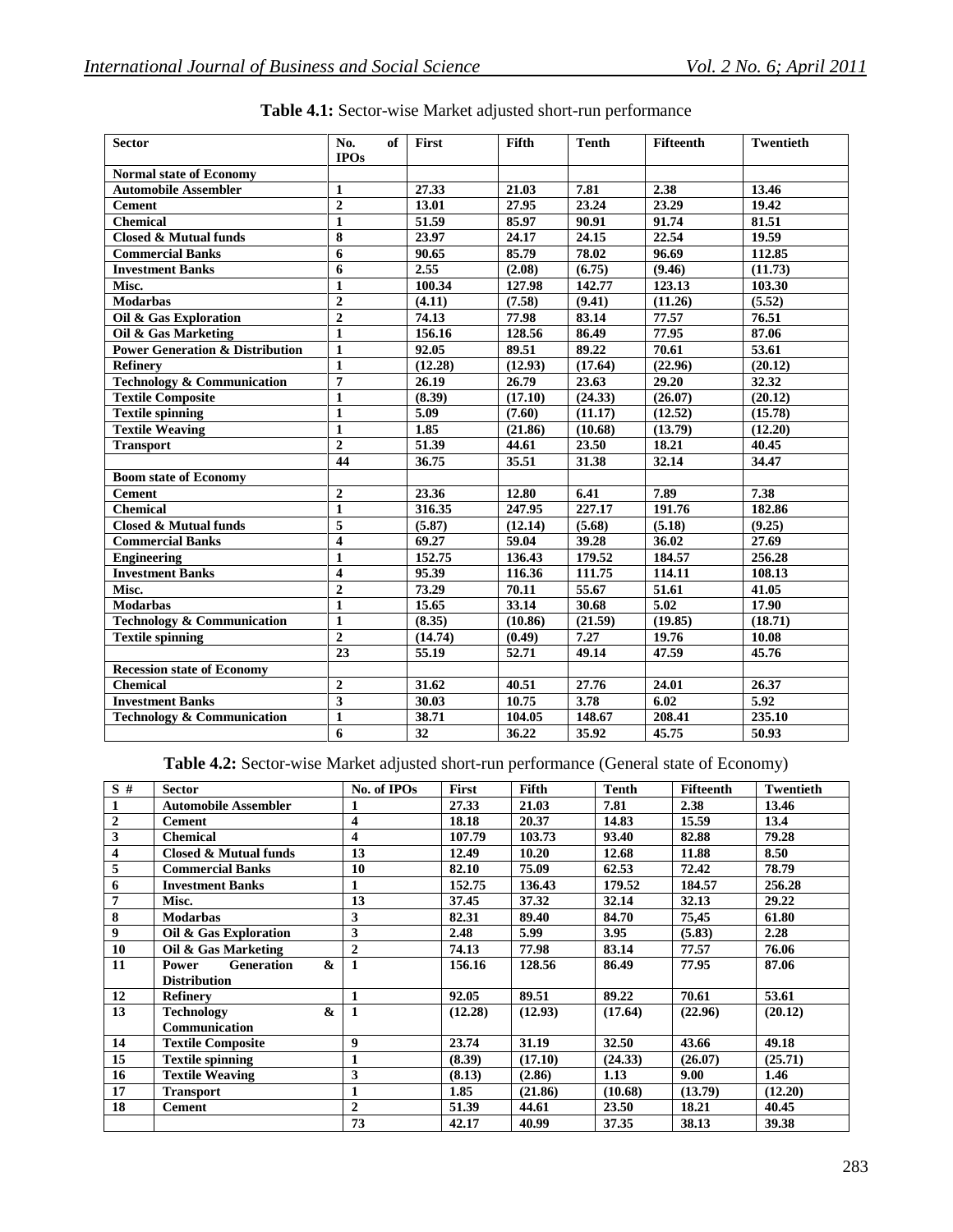Generally, in all state of economy if investors sell the securities in any mentioned odd day, they can earn positive market adjusted initial return in all sectors except Refinery, Textile composite, Textile spinning and Textile weaving sector displayed in Table 4.2.

In Table 5 some yearly analysis under different state of economy for every year of the examined period 2000- 2009. The market adjusted short run return is found to be positive in a one month period in various odd days in each year except in year 2001 in the fifteenth day. In year 2008 the market adjusted return is found to be more than 90% in first, fifth and tenth trading day after listing.

| $Sr.$ #                         | Year                               | No. of IPOs             | First | Fifth  | <b>Tenth</b> | Fifteenth | Twentieth |  |  |
|---------------------------------|------------------------------------|-------------------------|-------|--------|--------------|-----------|-----------|--|--|
| <b>State of Economy: Normal</b> |                                    |                         |       |        |              |           |           |  |  |
| 1                               | $Jan-00$                           | 1                       | 27.33 | 21.03  | 7.81         | 2.38      | 13.46     |  |  |
| $\overline{2}$                  | 2001                               | 3                       | 0.19  | 1.10   | 0.78         | (1.01)    | 5.54      |  |  |
| $\overline{\mathbf{3}}$         | 2002                               | $\overline{\mathbf{4}}$ | 9.57  | 13.59  | 8.58         | 17.26     | 12.24     |  |  |
| $\overline{\mathbf{4}}$         | 2003                               | 6                       | 41.40 | 48.16  | 40.45        | 47.16     | 60.02     |  |  |
| 5                               | 2004                               | 15                      | 41.75 | 45.30  | 42.88        | 40.09     | 36.02     |  |  |
| $\overline{6}$                  | Aug-05                             | 15                      | 45.07 | 34.36  | 30.02        | 30.76     | 35.81     |  |  |
|                                 |                                    | 44                      | 36.75 | 35.51  | 31.38        | 32.14     | 34.47     |  |  |
|                                 | <b>State of Economy: Boom</b>      |                         |       |        |              |           |           |  |  |
| $\mathbf{1}$                    | $Sep-05$                           | 4                       | 9.65  | 19.57  | 23.14        | 27.89     | 22.10     |  |  |
| $\overline{2}$                  | 2006                               | $\overline{\mathbf{4}}$ | 51.62 | 39.21  | 29.24        | 29.61     | 18.98     |  |  |
| $\overline{\mathbf{3}}$         | 2007                               | 11                      | 58.36 | 51.66  | 50.09        | 48.91     | 53.08     |  |  |
| $\overline{\mathbf{4}}$         | Mar-08                             | $\overline{\mathbf{4}}$ | 95.60 | 102.26 | 92.42        | 81.66     | 76.05     |  |  |
|                                 |                                    | 23                      | 55.19 | 52.71  | 49.14        | 47.59     | 45.76     |  |  |
|                                 | <b>State of Economy: Recession</b> |                         |       |        |              |           |           |  |  |
| $\mathbf{1}$                    | April-08                           | 5                       | 30.66 | 22.65  | 13.37        | 13.22     | 14.10     |  |  |
| $\boldsymbol{2}$                | April-09                           | $\mathbf{1}$            | 38.71 | 104.05 | 148.67       | 208.41    | 235.10    |  |  |
|                                 |                                    | 6                       | 32.00 | 36.22  | 35.92        | 45.75     | 50.93     |  |  |
|                                 | <b>State of Economy: General</b>   |                         |       |        |              |           |           |  |  |
| $\mathbf{1}$                    | 2000                               | $\mathbf{1}$            | 27.33 | 21.03  | 7.81         | 2.38      | 13.46     |  |  |
| $\overline{2}$                  | 2001                               | 3                       | 0.19  | 1.10   | 0.78         | (1.01)    | 5.54      |  |  |
| $\overline{\mathbf{3}}$         | 2002                               | 4                       | 9.57  | 13.59  | 8.58         | 17.26     | 12.24     |  |  |
| $\overline{\mathbf{4}}$         | 2003                               | 6                       | 41.40 | 48.16  | 40.45        | 47.16     | 60.02     |  |  |
| $\overline{\mathbf{5}}$         | 2004                               | 15                      | 41.75 | 45.30  | 42.88        | 40.09     | 36.02     |  |  |
| 6                               | 2005                               | 19                      | 37.61 | 31.25  | 28.57        | 30.16     | 32.93     |  |  |
| $\overline{7}$                  | 2006                               | $\overline{\mathbf{4}}$ | 51.62 | 39.21  | 29.24        | 29.61     | 18.98     |  |  |
| $\overline{\bf 8}$              | 2007                               | 11                      | 58.36 | 51.66  | 50.09        | 48.91     | 53.08     |  |  |
| $\overline{9}$                  | 2008                               | 9                       | 59.52 | 58.03  | 48.50        | 43.64     | 41.63     |  |  |
| 10                              | 2009                               | 1                       | 38.71 | 104.05 | 148.67       | 208.41    | 235.10    |  |  |
|                                 |                                    | 73                      | 42.17 | 40.99  | 37.35        | 38.13     | 39.38     |  |  |

**Table 5:** Year-wise Market adjusted short-run performance

Specifically under normal state of economy, an outstanding performance of these IPOs is observed in year 2005, while year 2001 showed the worst performance, in particular, at the close of day fifteenth.

## *5.0 Conclusion*

Overall Pakistani IPOs outperform in short-run basis under different state of economy by rewarding the investors with positive abnormal return that is in line with the under-pricing happening of IPOs, which is widely documented in the earlier studies. This study analyses the short-run market adjusted performance under different state of economy: Normal, Boom & Recession of 73 IPOs listed from January, 2000 to April, 2009. These results are found to be consistent with earlier studies; that, investors can earn significant positive abnormal return if they buy the share from primary market and hold them for a period of one month. The results show that the IPOs give statistically significant market adjusted returns of 42.17%, 40.99%, 37.35%, 38.13% and 39.38% to the investors on the close of 1st, 5th, 10th, 15th & 20th day respectively under general state of economy. These returns improve to 55.19%, 52.17%, 49.14%, 47.59% and 45.76% on the close of mentioned odd days under the boom state of economy, while these returns decline under the recession state of economy. The results of wealth relative model are also found to be consistent with the market adjusted model on short-run basis, describing that Pakistani IPOs give positive abnormal return to investors on short-run basis. The sector-wise analysis show that some sectors outperform even in recession state of economy. Specifically, under normal state of economy investors can earn positive return in all sectors except Investment banks, Mudarabas, Refinery, Textile spinning, Textile Weaving and Textile composite, if they sell the stock in any odd day.